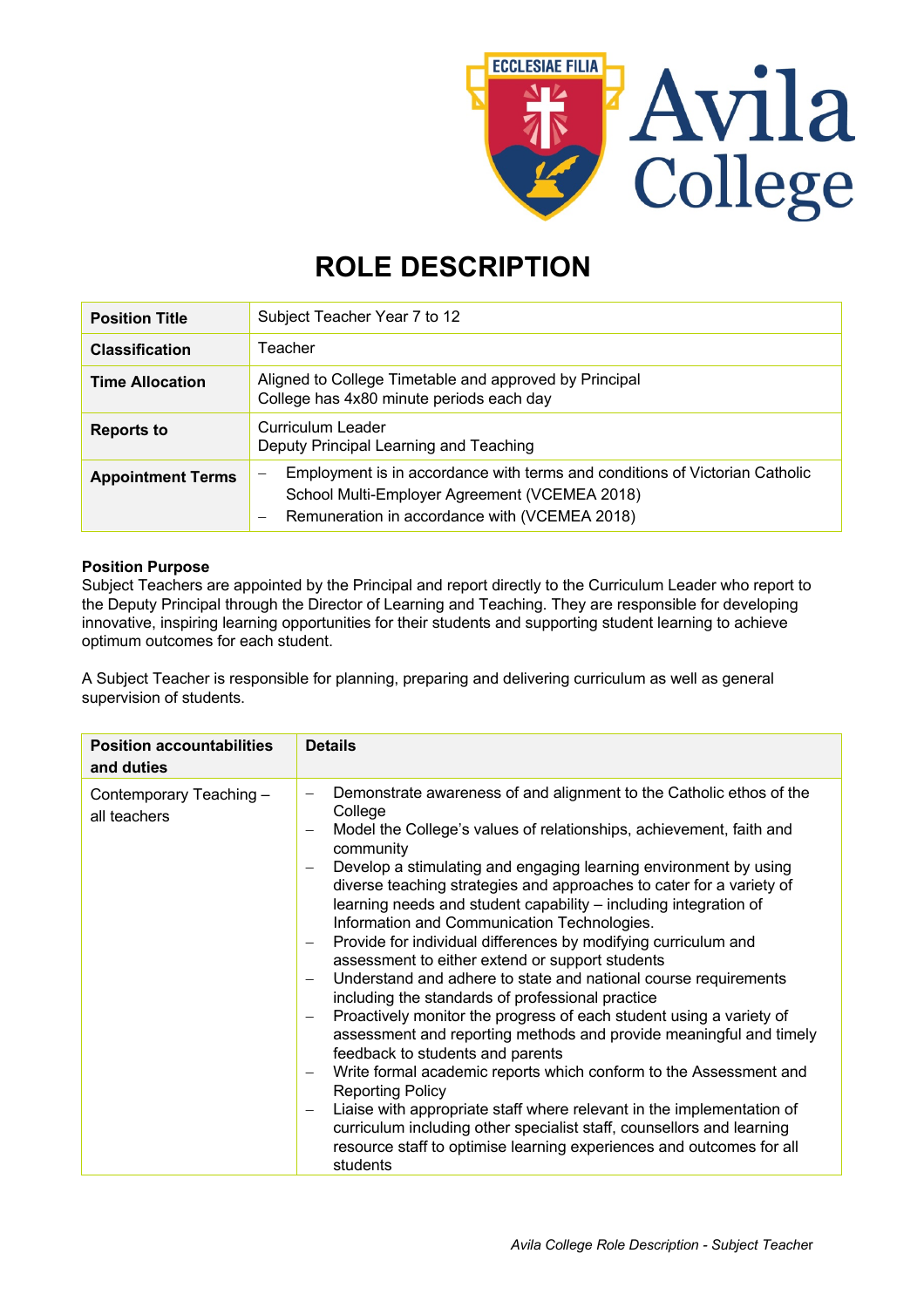|                                            | Proactively participate in the College's professional learning community<br>program<br>Formulate professional learning goals in response to classroom<br>$\overline{\phantom{0}}$<br>observations, student/parent feedback and the school's strategic plan                                                                                                                                                                                                                                                                                                                                                                                                                                                                                                                                                                                                                                                                                                                                                                                                                                                             |
|--------------------------------------------|------------------------------------------------------------------------------------------------------------------------------------------------------------------------------------------------------------------------------------------------------------------------------------------------------------------------------------------------------------------------------------------------------------------------------------------------------------------------------------------------------------------------------------------------------------------------------------------------------------------------------------------------------------------------------------------------------------------------------------------------------------------------------------------------------------------------------------------------------------------------------------------------------------------------------------------------------------------------------------------------------------------------------------------------------------------------------------------------------------------------|
| <b>Subject Teacher</b>                     | Capably utilise contemporary and relevant materials, teaching methods<br>-<br>and programs within the curriculum area<br>Know and actively utilise the characteristics at different developmental<br>-<br>phases and use this information to inform learning needs and the<br>preparation of targeted teaching<br>Proactively utilise a range of assessment and reporting methods to<br>$\overline{\phantom{0}}$<br>monitor and inform teaching practice and to facilitate accurate and<br>comprehensive records of student progress<br>Provide students and parents with ongoing informative feedback<br>-<br>Proactively communicate with other teachers and parents on student<br>wellbeing and academic issues of students<br>Develop constructive relationships with students and utilise a classroom<br>$\qquad \qquad -$<br>management plan to cater for all students<br>Demonstrate comprehensive knowledge of relevant and best practice<br>$\overline{\phantom{0}}$<br>approach to disciplines/methods.<br>Participate in and contribute to faculty based curriculum development<br>$\overline{\phantom{0}}$ |
| Professional Engagement -<br>all teachers  | Teaching is informed by relevant current research with commitment to<br>$\qquad \qquad -$<br>ongoing professional development<br>Continue to learn and implement digital technologies to facilitate student<br>$\overline{\phantom{0}}$<br>learning<br>Proactively participate in the staff professional growth processes<br>$\overline{\phantom{0}}$<br>Support collegiate learning by supporting student teachers and sharing<br>-<br>learnings with colleagues, including acting as a mentor when required                                                                                                                                                                                                                                                                                                                                                                                                                                                                                                                                                                                                          |
| Curriculum Development-<br>all teachers    | Work with colleagues to review student progress and assessment using<br>$\qquad \qquad -$<br>student feedback and assessment data<br>Utilise data to optimise learning for all students<br>-<br>Share learning and teaching resources with colleagues, develop and<br>-<br>evaluate resources and participate in assessment moderation with<br>colleagues<br>Contribute to team meetings including recommendations for best<br>-<br>practice and ongoing development including inquiry based learning,<br>integrated curriculum and utilisation of digital technologies and skills                                                                                                                                                                                                                                                                                                                                                                                                                                                                                                                                     |
| Student Wellbeing -<br>all teachers        | Proactively monitor and support student wellbeing<br>-<br>Manage student well-being issues in collaboration with the Homeroom<br>$\overline{\phantom{0}}$<br>Teacher, Year Level Co-ordinator and Director of Student Wellbeing and<br>when required, Deputy Principal Student Wellbeing<br>Implement strategies which promote a healthy and positive learning<br>$\overline{\phantom{0}}$<br>environment                                                                                                                                                                                                                                                                                                                                                                                                                                                                                                                                                                                                                                                                                                              |
| Co-Curricula Involvement -<br>all teachers | Proactively encourage students to participate in co-curricular activities<br>$\qquad \qquad -$<br>Nominate students for awards where relevant<br>$\qquad \qquad -$<br>Maintain records of student participation and contributions<br>-                                                                                                                                                                                                                                                                                                                                                                                                                                                                                                                                                                                                                                                                                                                                                                                                                                                                                 |
| General                                    | Prepare, submit and review budgets, including review of recurrent<br>$\qquad \qquad -$<br>expenditure and application for capital expenses when required.<br>Facilitate effective communication, including the dissemination of<br>$\qquad \qquad -$<br>information from ACARA, CECV, VCAA, AITSL and relevant subject<br>associations and facilitate meetings for planning.<br>Provide advice to the Principal and Deputy Principals regarding the<br>$\overline{\phantom{0}}$<br>appointment of new staff and the allocation of teaching loads.<br>Work collaboratively with YLC's and other leaders.<br>—                                                                                                                                                                                                                                                                                                                                                                                                                                                                                                           |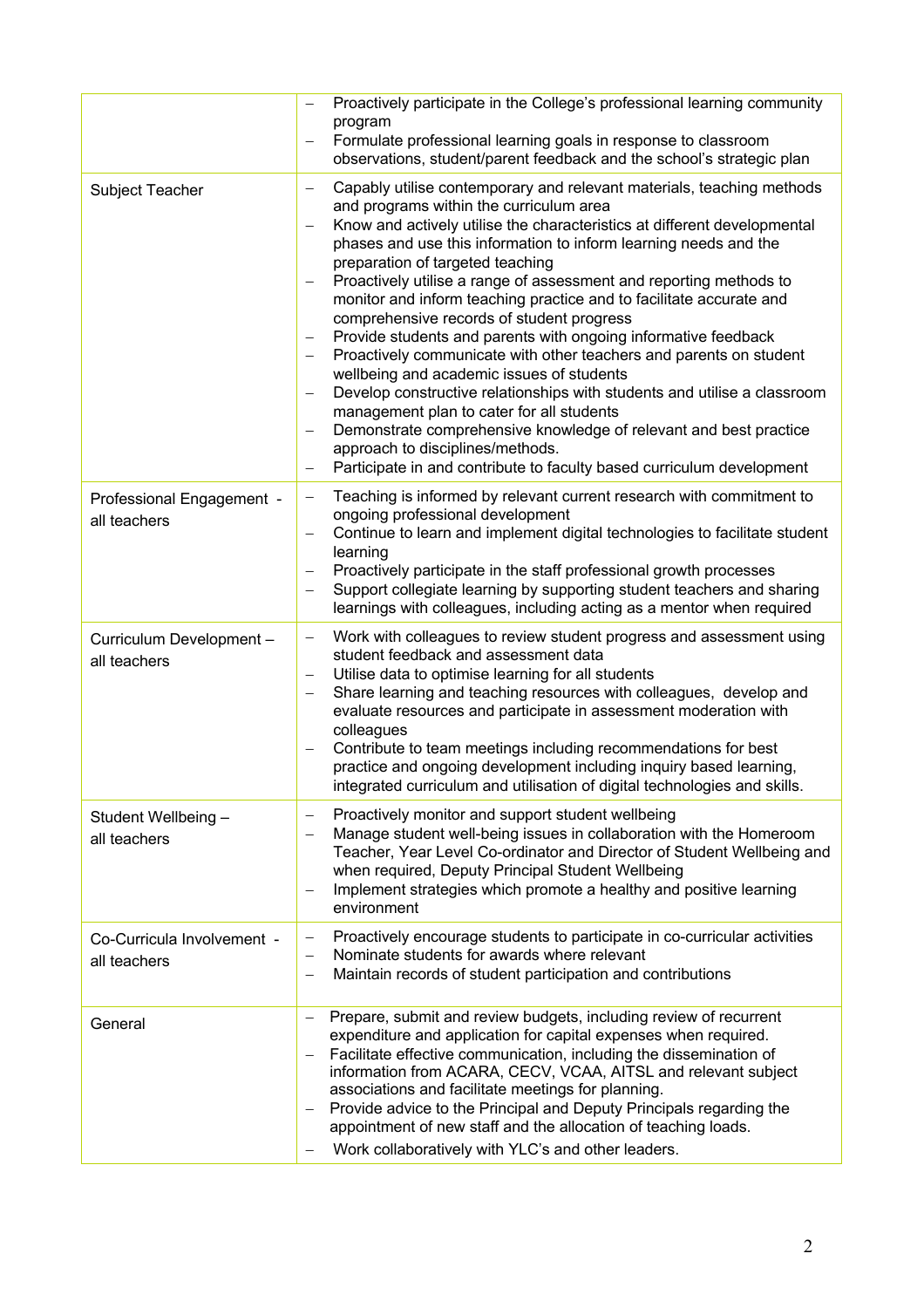| Team Memberships and<br>Relationships | <b>Team Memberships</b><br>Learning Area Team<br>Curriculum Leaders Team<br>Relationships Internal<br>Director of Learning and Teaching<br>Homeroom Teachers<br>Year Level Co-ordinators<br>Learning Area School Officers where applicable<br>Learning Diversity Coordinator<br><b>Relationships External</b><br>Broader school community |
|---------------------------------------|-------------------------------------------------------------------------------------------------------------------------------------------------------------------------------------------------------------------------------------------------------------------------------------------------------------------------------------------|
| Education / Qualification             | Relevant degree/post graduate qualifications.                                                                                                                                                                                                                                                                                             |

### **Avila College Mission Statement**

We offer Avila girls the best Catholic education and inspire successful futures.

We give our students options and opportunities to explore and understand what a great future looks like and what it takes to get there.

We teach, quide and support our girls to achieve that vision for themselves.

We challenge them to always strive to be their best...both today while they're students and tomorrow, long after they have left the college.

## **Avila College Vision Statement**

We inspire our girls today to become successful women tomorrow.

## **Avila College Child Safety Commitment**

Avila College has a zero-tolerance policy for child abuse and is committed to promoting child safety, children's wellbeing and protecting children from abuse. Ministerial Order 870 requires Avila College to implement child safety standards and to accommodate and take the needs of all children (including but not limited to: Aboriginal and Torres Strait Islander children, children from culturally and linguistically diverse backgrounds, children with disabilities and children who are vulnerable) into account when creating a child safe environment

| <b>Teaching Staff Position Requirements</b> |                                                                                                                                                                                                                                                                                                                                                                                                                                                                                                                                                                                                                                                                                                                                                                                       |  |
|---------------------------------------------|---------------------------------------------------------------------------------------------------------------------------------------------------------------------------------------------------------------------------------------------------------------------------------------------------------------------------------------------------------------------------------------------------------------------------------------------------------------------------------------------------------------------------------------------------------------------------------------------------------------------------------------------------------------------------------------------------------------------------------------------------------------------------------------|--|
| Knowledge and Skills                        | Ability and commitment to evidence based practice.<br>Demonstrated understanding of and interest in the key social and<br>developmental issues impacting adolescent girls.<br>Knowledge of and experience in practical application and commitment<br>to Restorative Practices to achieve positive outcomes.<br>Highly developed organisational planning and co-ordination skills,<br>including the ability to manage demanding or competing deadlines.<br>Capacity to develop an engaging and contemporary learning<br>environment to cater for individual learning needs for all students.<br>Highly developed interpersonal and communication skills.<br>Attention to detail and accuracy in communications.<br>Readiness to adapt to and develop the use of emerging technologies. |  |